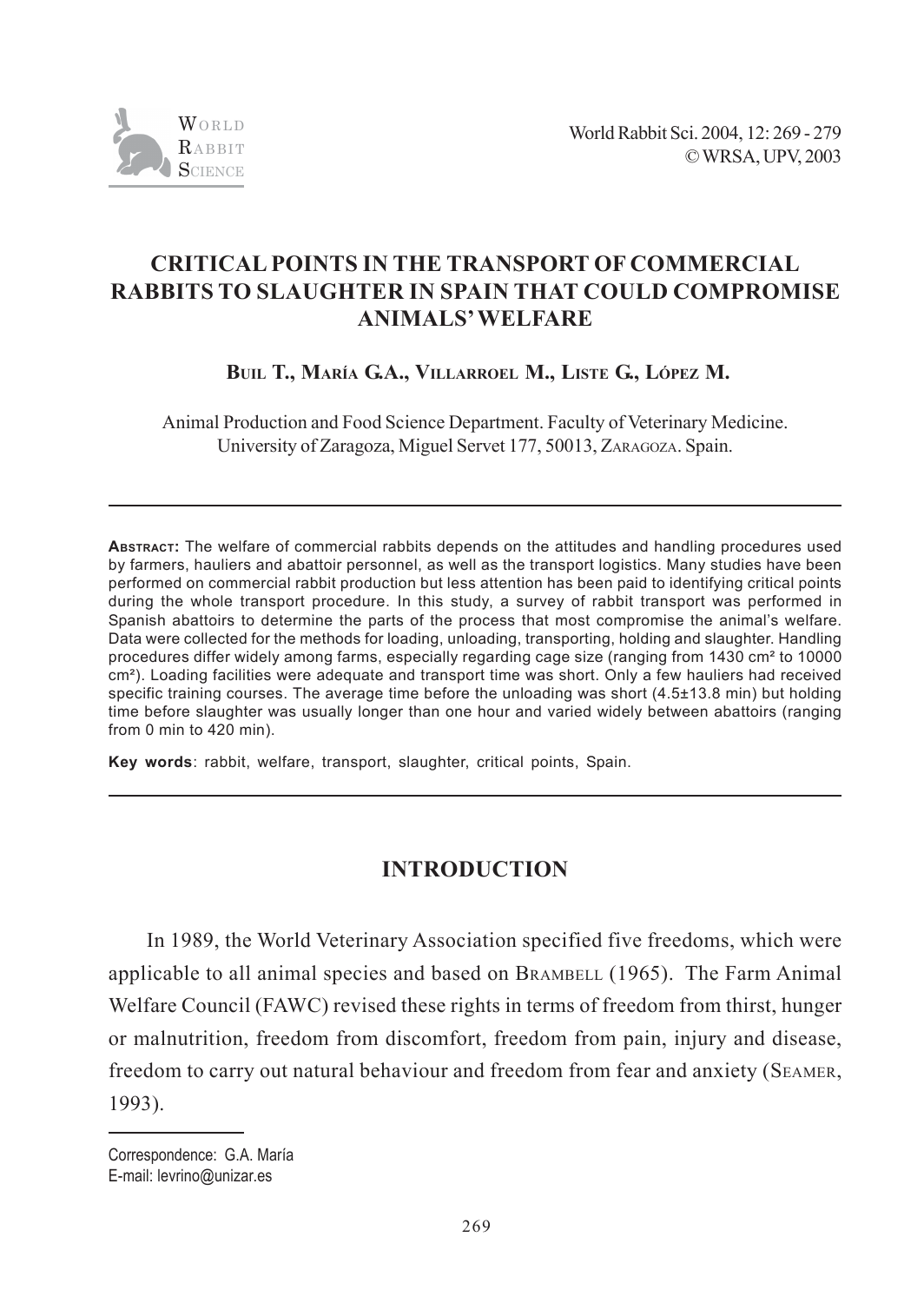Most freedoms are respected but the last two are difficult to maintain during normal handling procedures in commercial animal production. Animal welfare can be seriously compromised after the animals leave the farm and are transported to a second farm or abattoir. During transport, animals are placed in cages and loaded on a truck, which could be considered a kind of moving pen. Under the best circumstances, the animals should be as comfortable during transport as on the farm, respecting the five freedoms mentioned above. Apart from that, loading and unloading stresses the animals since they are not used to this kind of handling.

In recent years the number of low throughput rabbit abattoirs in Spain has decreased substantially, increasing transport times (ROSELL, 1991). This may have a negative effect on the animal welfare and meat quality (JOLLEY, 1990).

Aspects of animal welfare during the productive process until slaughter are considered an important research field. Hence, a survey of commercial rabbit transport was carried in Spain to identify critical points that could have adverse effects on animals, from loading at the farm to the slaughter at the abattoir.

## **MATERIALS AND METHODS**

We surveyed the procedures for loading, transport, unloading and slaughter of rabbits in Spain from December 2003 to March 2004. The survey involved 60 farms, 21 abattoirs and 21 hauliers and completed in person (19 %), by telephone (9.5 %) or by mail (71.5 %) due to the geographical location. After receiving the filled-in questionnaires by mail all were revised and the unclear data were checked by telephone. All the hauliers were abattoir staff, as is normally the case in Spain.

Farmers were asked to answer specific questions regarding loading and handling facilities. The questionnaire was one page long and took about 10 min to complete. The original questionnaire is available at http://wzar.unizar.es/catra link *Proyecto Cotrans.*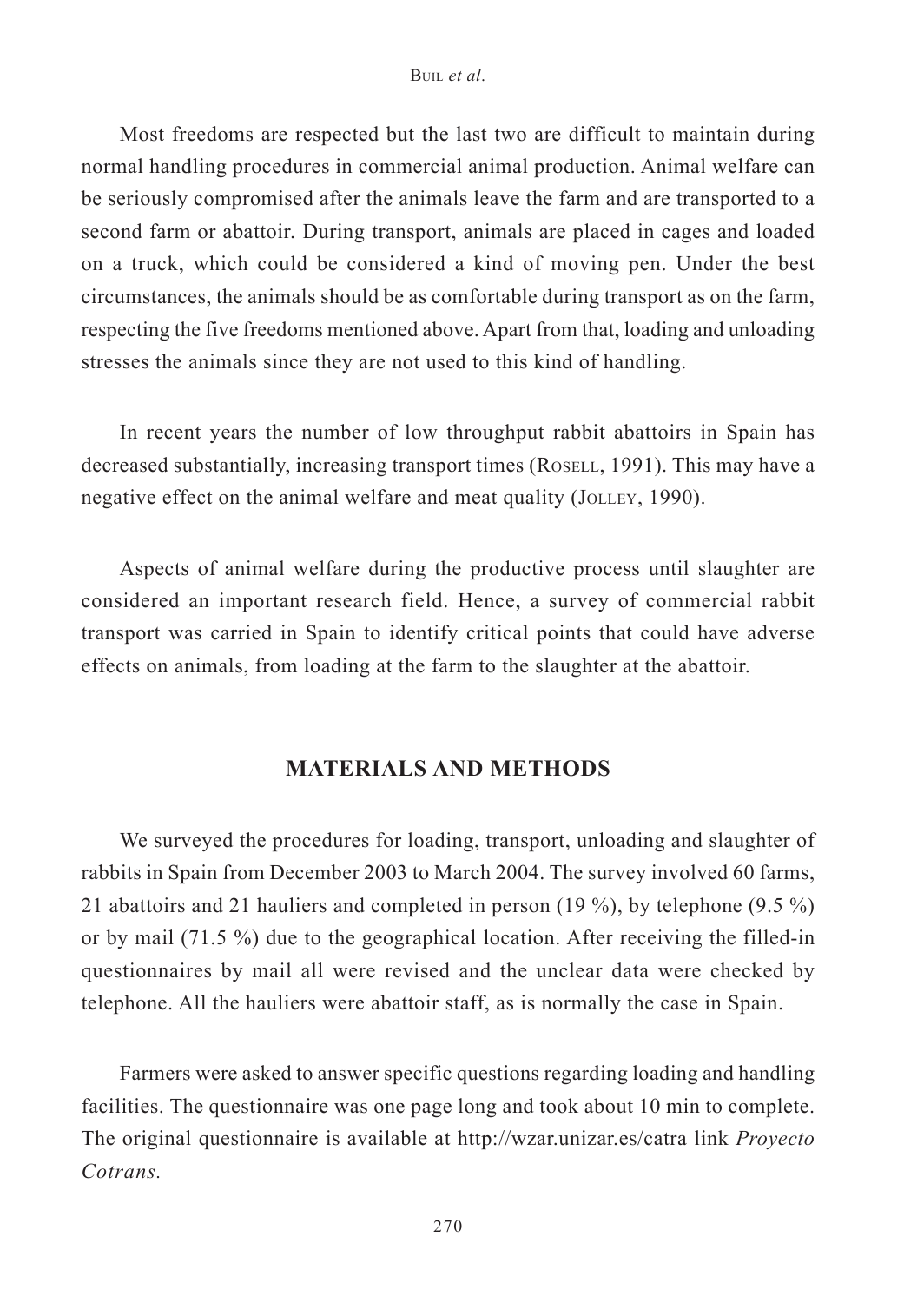Abattoirs were asked to complete a three-page questionnaire about unloading and handling facilities, conditions at the holding area and abattoir practices and post-mortem procedures.

Hauliers were questioned about transporting procedures, unloading and some vehicle characteristics. The transport and vehicle questionnaires were two-pages long and took nearly 20 min to complete. Almost three quarters of the questionnaires (71.5 %) were provided by mail, 19% were completed in person and 9.5 % by telephone.

Descriptive statistics and frequencies were calculated by using SPSS data editor 11.0.1 for Windows.

## **RESULTS**

#### **Loading**

All the farms used a cage system for transport. The size of cages varied but most (68 %) were between 3500 cm<sup>2</sup> to 5000 cm<sup>2</sup> (medium sized cage). The mean height of the cages was  $30.7 \pm 9.3$  cm. The number of animals per cage was normally 15 (36.7 %), ranging from 6 for smaller cages and 16 for bigger cages (see Table 1). The mean density per cage was  $353.7 \pm 127.5$  cm<sup>2</sup>/animal. The medium size cage had an animal density of  $349.2 \pm 83$  cm<sup>2</sup>/animal. The average number of cages transported per journey was 128, (range 24-508). Pre-loading cages (different from the transport cages where animals are located while waiting to be loaded) were not normally used. Instead, many farmers (75 %) used the cages from the feedlot for transport. Almost three quarters of the farmers had multi-floor cages on a roller stand, and the mean number of tiers on each stand was six.

Many farmers (50 %) loaded the animals very early in the morning and 16.7 % at midnight when the temperature was lower, especially in hot seasons. The mean loading time was  $95.83 \pm 59.76$  min. Farmers reported a wide range of loading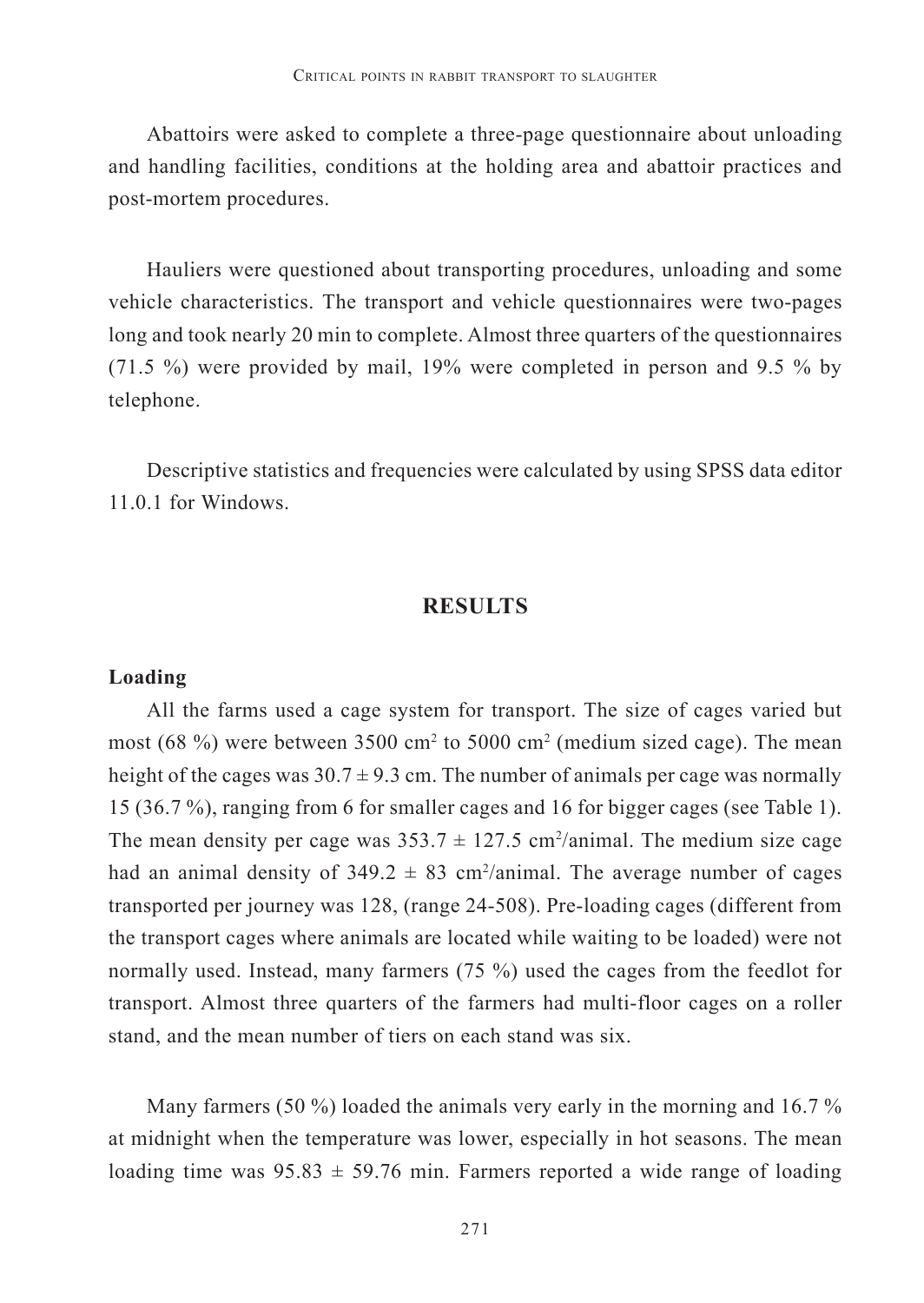times (10 to 240 minutes), but the most frequent loading time was 90 minutes (33 %). A hydraulic lift was used to load multi-floor cages. Approximately half of the farmers reported that the pre-loading and loading area were covered with a roof*.*

According to the farmers, the most common problems during loading involved weighing since the abattoir rejected animals above or below the commercial weight range (1-1.5 kg).

## **Transport**

Since all hauliers were abattoir staff, the animals were taken from the farm and transported directly to the abattoir. Most of the trucks (76.2 %) were small with 2 axles (61.9 %), and an average floor area of  $13.80$  m<sup>2</sup>. This allows room for

|                                          | Cage sizes                    |                                     |                            |  |
|------------------------------------------|-------------------------------|-------------------------------------|----------------------------|--|
|                                          | Size 1 (3500cm <sup>2</sup> ) | Size 2 (3500-5000 cm <sup>2</sup> ) | Size $3(5000 \text{cm}^2)$ |  |
| % of Total                               | 20                            | 68                                  | 12                         |  |
| Cage Size $(cm2)$                        |                               |                                     |                            |  |
| Average $(\pm SD)$                       | $2608(\pm 695)$               | $4355(\pm 450)$                     | $8773(\pm 2578)$           |  |
| Maximum                                  | 3200                          | 4800                                | 10000                      |  |
| Minimum                                  | 1430                          | 3600                                | 5400                       |  |
| Animal per cage                          |                               |                                     |                            |  |
| Average $(\pm SD)$                       | $11(\pm 3)$                   | $13(\pm 3)$                         | $14(\pm 1)$                |  |
| Maximum                                  | 15                            | 16                                  | 15                         |  |
| Minimum                                  | 8                             | 8                                   | 13                         |  |
| Animal density (cm <sup>2</sup> /rabbit) |                               |                                     |                            |  |
| Average $(\pm SD)$                       | $235(\pm 53)$                 | $349(\pm 83)$                       | $577(\pm 140)$             |  |
| Maximum                                  | 303                           | 600                                 | 667                        |  |
| Minimum                                  | 179                           | 240                                 | 415                        |  |

**Table 1:** Percentage of cages, average animals per cage and animal density in relation to cage size classes.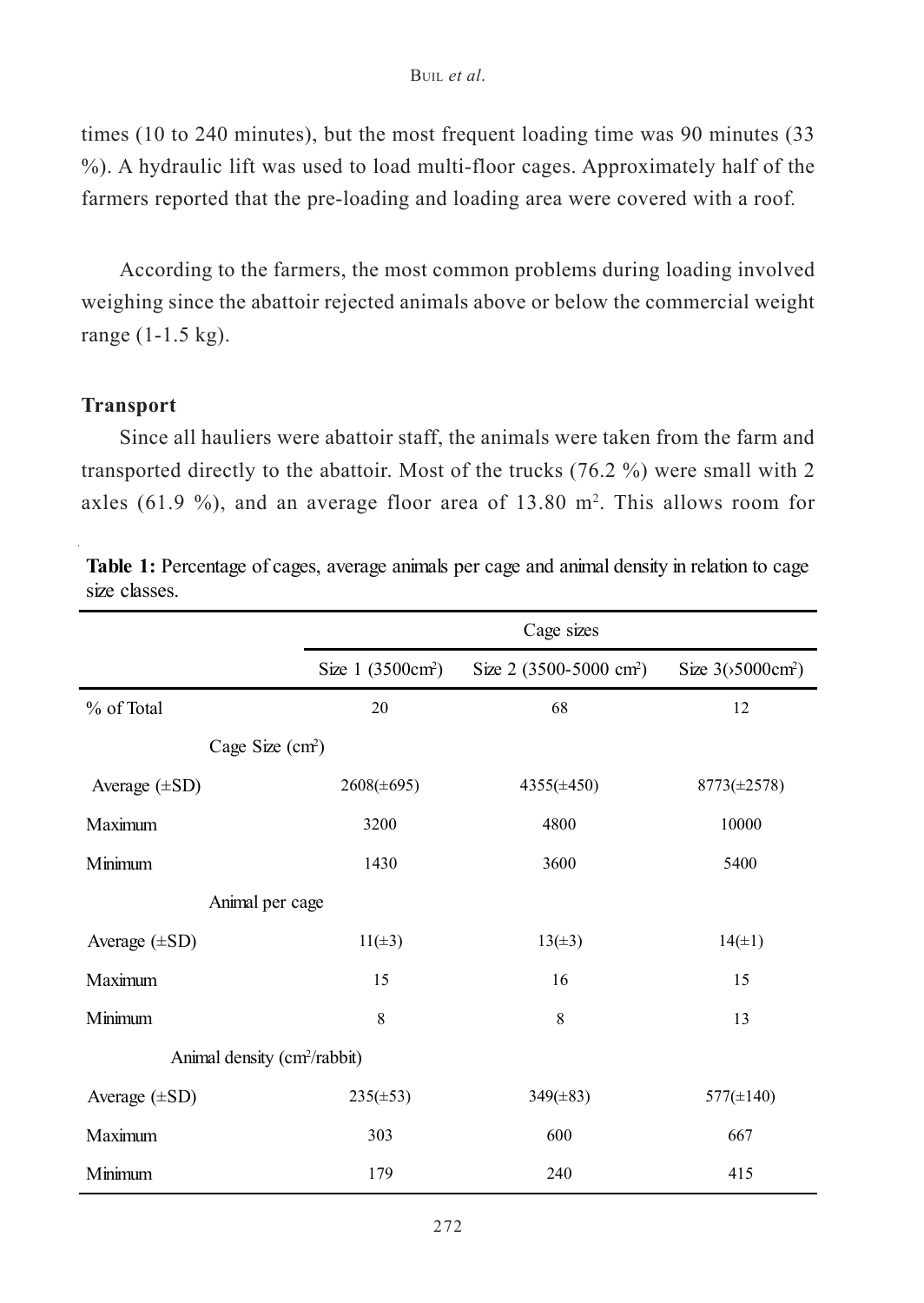approximately 15 multi-floor cages roller stands. None of the hauliers mixed rabbits with other animal species in the same trip. The average speed was 72.8 km per hour, with a maximum of 90 km/h and a minimum of 50 km/h. The lorry floor was made of steel in 33.3 % of the cases and very rarely covered by litter. The roof and walls were made of different materials, but normally aluminium (23.8 %) and steel (14.3  $\%$ ). Almost half of the trucks had an insulated roof. In most of the lorries (76.2  $\%$ ), the environmental conditions during transport were not controlled, lacking artificial light, mechanical ventilation or temperature control. During transport, almost all hauliers reported that the noise levels were low (76.4 %) and that air quality was good (95.3 %).

The most common transport procedure was to load one truck with animals from different farms. Every day the abattoir defined a road map schedule to be followed by the hauler. Empty cages were dropped at each farm on the journey out to the farms and picked up on the way back to the abattoir.

The average journey involved 2029 animals (range 400-5460). The mean transport time was 154 min (see Table 2) and most journeys were in the morning (66.7 %). The average number of kilometres travelled was 137.50 km, so the number of rest stops was normally zero  $(61.9\%)$  or one  $(14.3\%)$ . Apart from these rest stops, drivers stopped at different farms an average of 2-3 times per journey to load animals. Each cage was identified according to the farm and lot. At the abattoir, animals were unloaded almost immediately (the average waiting time before unloading was 4.5 min).

### **Unloading**

Animals were normally unloaded in the morning (55 %) and this procedure lasted an average of  $23 \pm 15$  min. Nearly all the abattoirs (85 %) unloaded the cages in groups or cages stands. The unloading point was covered and protected from the wind in about 80 % of the abattoirs. The holding area was also covered and half of the areas surveyed had an air ventilation system. Veterinary inspections took place at all the abattoirs during unloading.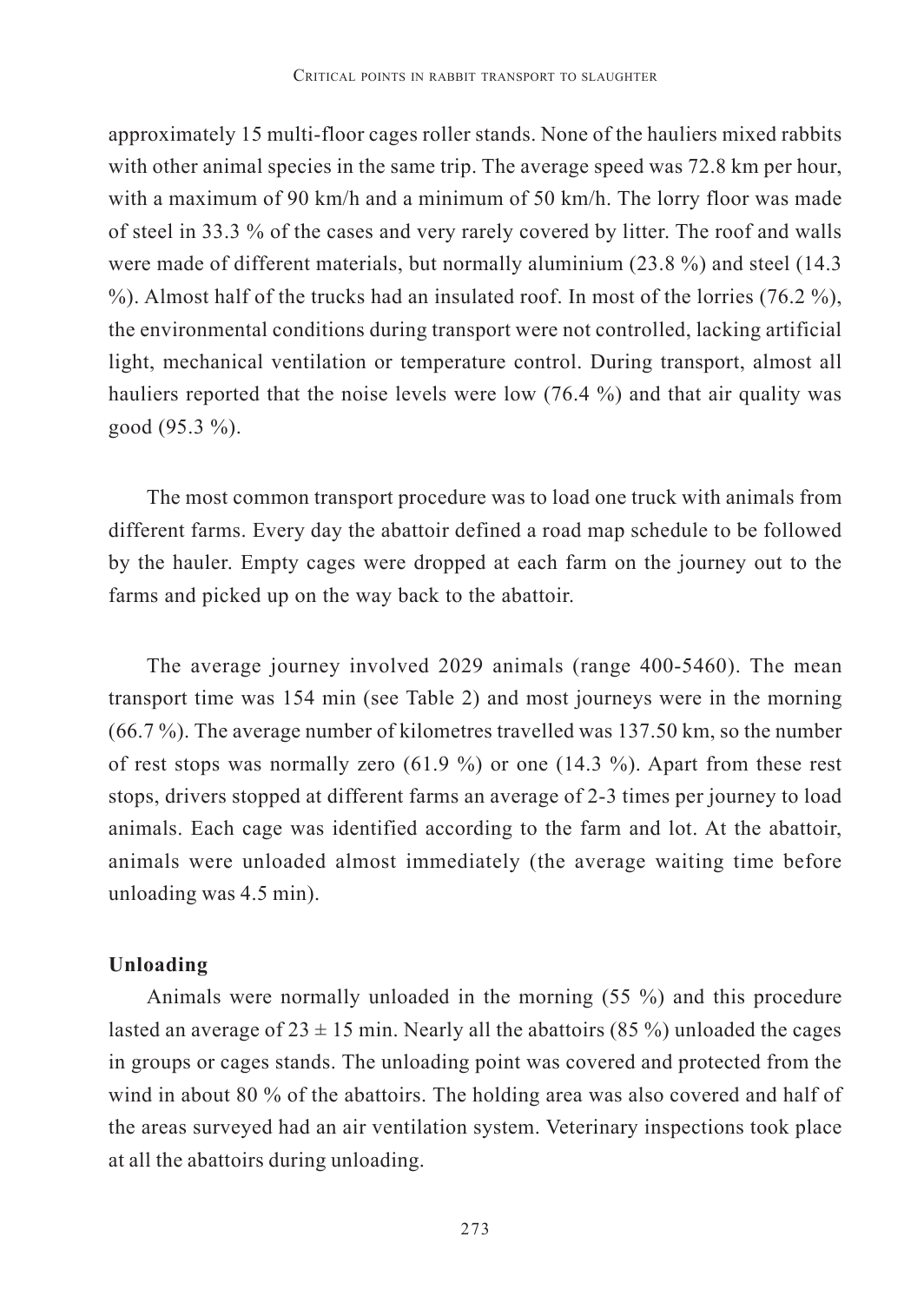|                       |                | Transport times classes |                 |  |
|-----------------------|----------------|-------------------------|-----------------|--|
|                       | $<$ 30 min     | 30 min to 180 min       | $>180$ min      |  |
| % of Hauliers         | 14             | 62                      | 19              |  |
| Journey Stops         |                |                         |                 |  |
| Average $(\pm SD)$    | $\overline{2}$ | $3.2(\pm 1.2)$          | $2.8 (\pm 1.0)$ |  |
| Maximum               | $\overline{2}$ | 5                       | $\overline{4}$  |  |
| Minimum               | $\overline{2}$ | 1                       | $\overline{2}$  |  |
| Journey Time (min)    |                |                         |                 |  |
| Average $(\pm SD)$    | 27 $(±6)$      | 129 ( $\pm 51$ )        | 330 $(\pm 180)$ |  |
| Maximum               | 30             | 180                     | 600             |  |
| Minimum               | 20             | 60                      | 240             |  |
| Journey Distance (km) |                |                         |                 |  |
| Average $(\pm SD)$    | 38 $(\pm 18)$  | $128 (\pm 87)$          | 350 (±212)      |  |
| Maximum               | 50             | 300                     | 500             |  |
| Minimum               | 25             | 20                      | 200             |  |

**Table 2:** Percentage of hauliers, mean stops, average duration of transport, and the average journey distance for each category of transport time.

## **Holding area**

Before slaughter there is a short lairage time where animals are kept in the same multi-floor transport cages in a holding area near the stunning facilities. About 80 % of the abattoirs surveyed used multi-floor cages during this period with an average capacity at the holding area for 250 (range 45 to 1500). Only one abattoir used specific lairage cages for the rabbits in the hold area (i.e., rabbits were transferred from the transport cage to a lairage cage).

The average waiting time before slaughter was  $110\pm113$  min (range 0 to 420) minutes). Only one abattoir had facilities to provide food and water to the animals under long holding periods. This is considered good practice as having water available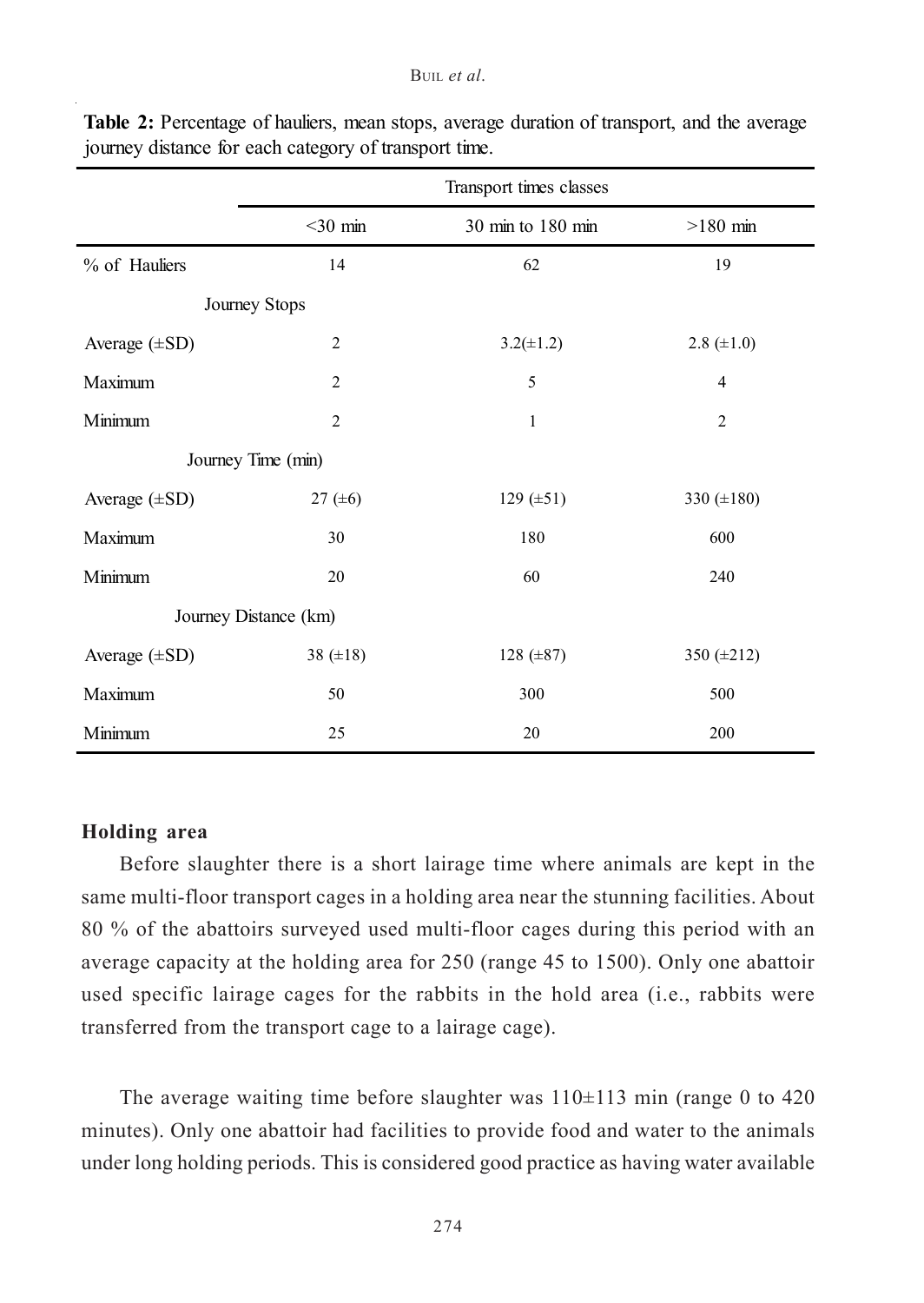reduces live weight and carcass losses associated with ante mortem handling (COPPINGS *et al*., 1989). The ambient conditions in most cases were both natural and artificial (i.e., not totally closed areas with ventilation devices), and only three abattoirs had a temperature control device. One abattoir showered the animals in summer before slaughter to cool down the animals. Noise levels were reported to be low in the holding area, although some abattoirs cleaned empty cages nearby, significantly increasing the noise level.

### **Slaughter**

The throughput of the different abattoirs varied from 500 to 400.000 animals/ week. The most common (20 %) was 30.000 animals/week.

Animals were removed from the cages by hand and taken to the stunning device, normally by the stun operator (65 %). The mean time between stunning and sticking was  $7.8 \pm 6.5$  seconds. The maximum average time permitted by the managers was  $15.3 \pm 9.0$  seconds. Then the animals were hung upside down vertically by the hind legs to bleed.

The time from stunning to chilling was around 15 min. In many abattoirs the carcasses went through a chilling tunnel to be pre-chilled before entering the cold room, a process called "oreo". About 45 % of the abattoirs used performed the "oreo" (mean duration  $80 \pm 38$  minutes). After pre-chilling, most carcasses remained in the cold room for at least 4 hours. The carcasses were normally kept from 4 to 24 hours (80 % of the abattoirs) but sometimes for more than 24 hours (2 abattoirs), which depended on the meat buyers.

A possible critical aspect during this stage is that many slaughterhouses take the rabbits to be slaughtered directly from the transport cage tower. Towers are moved from the waiting area and located very close to the stunning point so most rabbits can see, hear and smell the animals which are slaughtered at a close distance. This point could be an additional stressor to the animals because there is some evidences that animals can smell pheromones associated with the slaughter stress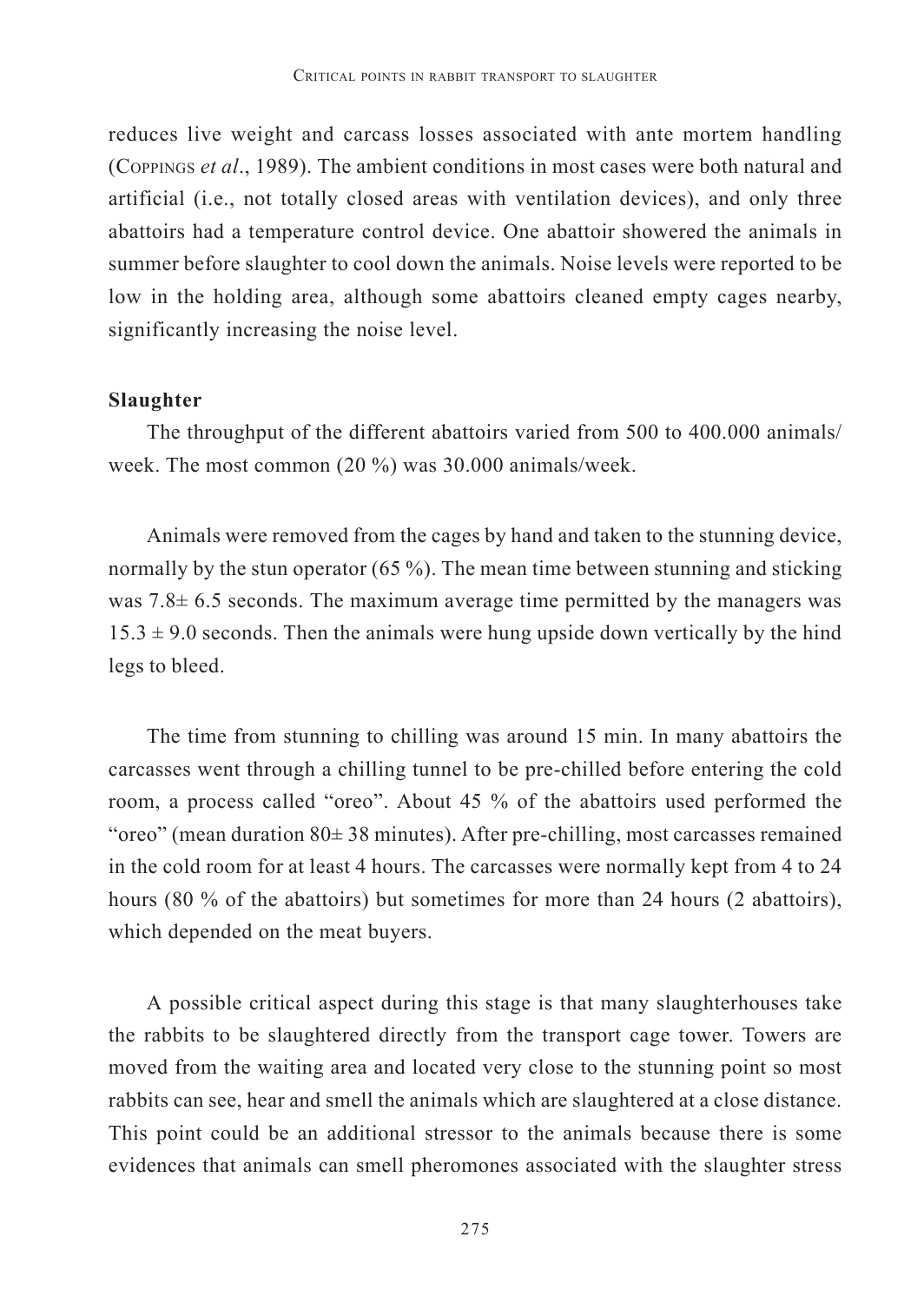which could increase fear before slaughter.

Only two abattoirs measured temperature of carcasses and bruising before chilling, and eight measured ultimate pH. These measurements were taken to measure meat quality, not the welfare of the animals.

## **DISCUSSION**

All transportation is undoubtedly, for the animals, a stressful experience. Every precaution should be taken by farmers and hauliers to avoid unnecessary suffering through inadequate ventilation, exposure to extreme temperatures, lack of feed and water, long delays, etc. All the personnel should be properly informed about the transport details and documents to ensure quick handling and reception at the destination.

One of the problems with measuring the adverse effects of transport is that most of the animals transported to slaughter are perfectly healthy, relatively young and resilient to disease or stress. It is not always apparent to what extent their welfare may not be compromised nor what level of physiological or behavioural change represents a welfare risk (BARNETT and HEMSWORTH, 1990).

There are wide varieties of stressors that affect animal welfare and they differ between regions or even farms. A short list of the stressors during transport includes heat, inanition, dehydration, pain and trauma, cold, motion sickness and fear (GREGORY 1998). According to our results, all or only some of these factors may affect animals.

In this study, the critical points during transport process were waiting time at the farm before loading, loading, ventilation and temperature during transport (cage position), loading stops, unloading, holding time before slaughter, environmental conditions during holding and time between stunning and bleeding. In general, the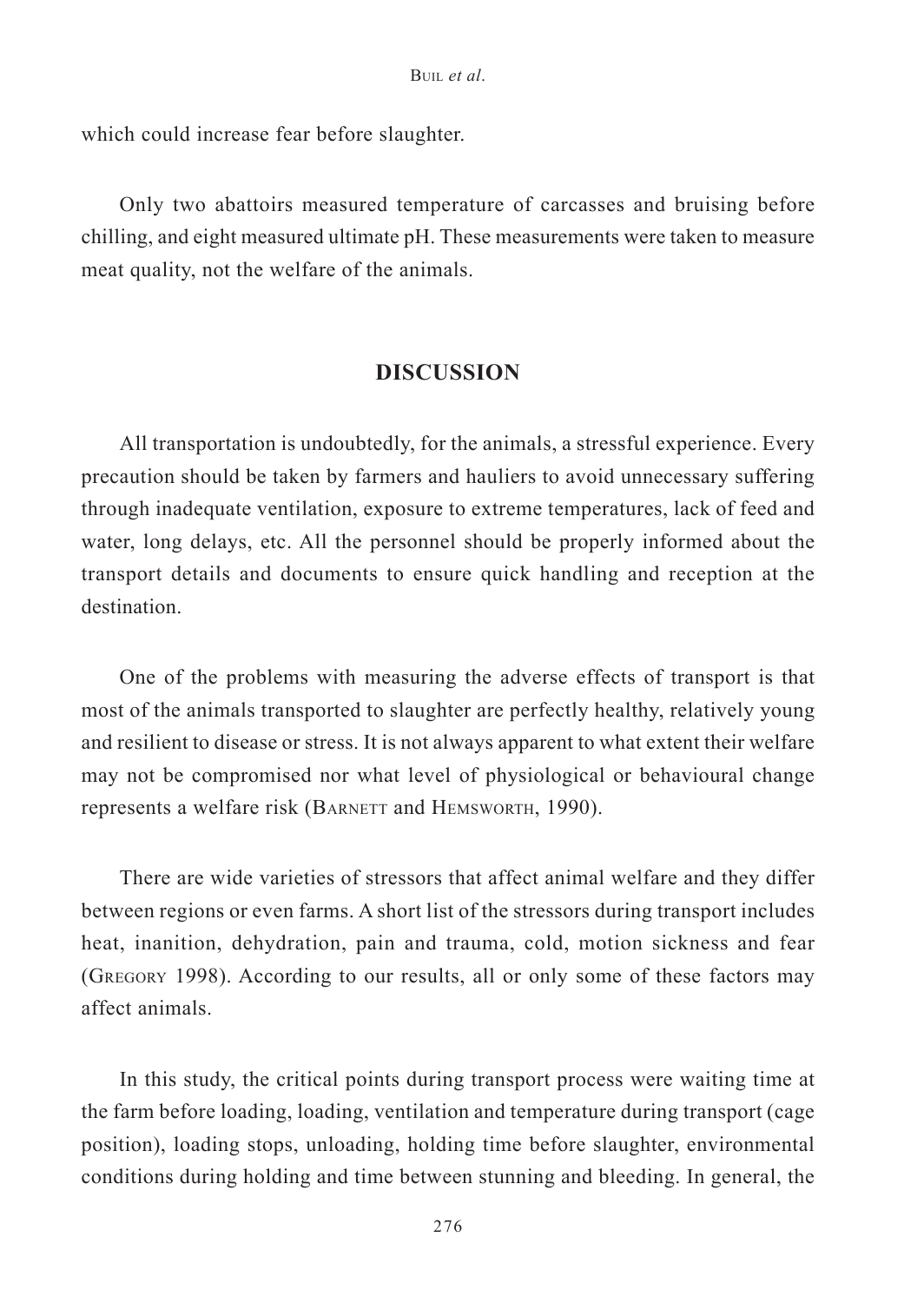transport conditions seem to be more important than the time of the journey (MARÍA *et al.*, 2004).

Loading is a critical point that is well understood by the farmers. The main problem during loading was the large variation in animal density per cage. This could be due to differences between cage size and the number of animals loaded per cage, which was uniform.According to the long farm waiting time, animal density should be low (in the MINISTRY OF AGRICULTURE, FISHERIES AND FOOD RECOMMENDATIONS 1987, the minimum floor space for 12 week old rabbits should be 1800 cm²). The waiting time at the farm, as the abattoir road map indicates, was sometimes longer than the transport itself. Hence, in a continental climate animals located in multi-floor systems with long waiting periods are exposed to stress. Therefore, we suggest a low stocking density as good practice. Due to the lack of regulations in Spain for the space per rabbit or height of the cage during transport, this kind of suggestion could not be more than a recommendation.

As mentioned above, the main critical points during transport were the transport conditions, especially related to environmental conditions within the truck (ANIMAL WELFARE INSTITUTE, 2004). This fact is more important in rabbits than in other species because they are loaded in multi floor cage stands. Special care should be taken in summer since rabbit stress increases significantly (DE LA FUENTE *et al.*, 2004). The cage position within the multi system stand could also affect their welfare (MARIA *et al.*, unpublished data). The logistics used while loading commercial rabbits (including several stops) can greatly increase the journey time. Therefore, transport details could be considered a critical point that is difficult to solve.

The absence of specific training for hauliers could also be a critical point. Currently the situation is changing because the Spanish authorities and driver organizations are offering animal welfare training programs.

All the abattoirs surveyed used unloading device systems (i.e. hydraulic ramp) so the animals were usually unloaded quickly. The environmental conditions at the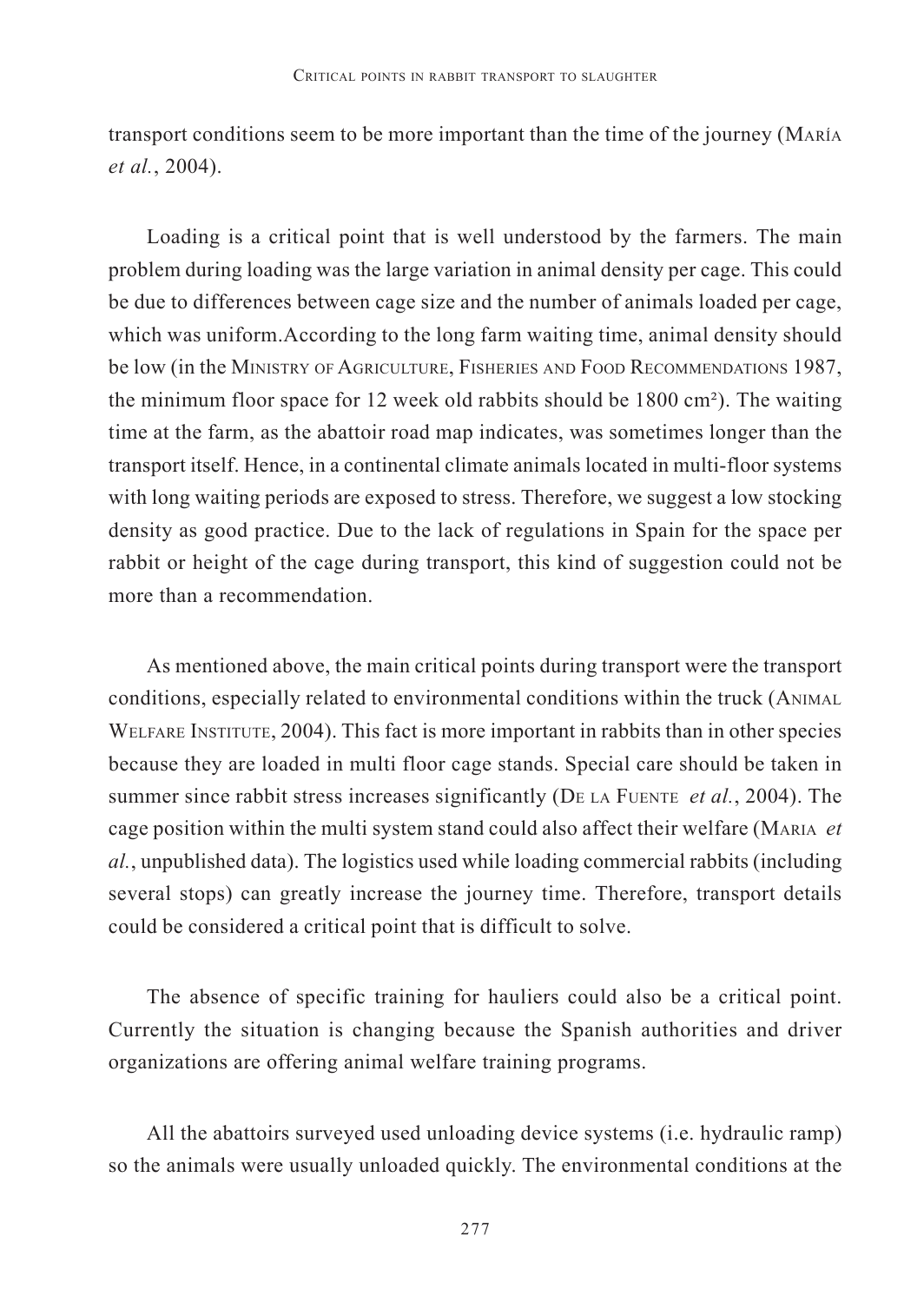#### BUIL *et al*.

unloading should be taken into account as a critical point. Some of the abattoirs did not have covered areas with a wind protector at the unloading site, which is necessary to preserve animal welfare and avoid extreme changes in temperature (e.g., in winter).

Two main critical points at the holding area are the holding time and the climatic conditions. To optimize welfare it is necessary to control the environmental conditions within the thermo-neutral zone for rabbits (ANIMAL WELFARE INSTITUTE, 2004). Transport has been shown to affect meat in rabbits (JOLLEY, 1990), so a minimum lairage time is necessary for the animals to recover from the stress response caused by transport.

The unconscious state ("down time") before bleeding is considered the last critical point in the slaughter process. The animal must be slaughtered within 35 seconds after stunning before recovering consciousness. In fact the return of rhythmic breathing occurs between 26 and 33 seconds after stunning (MARÍA *et al.*, 2001).

The rabbit transport system in Spain, in relation to meat quality, seems to work well, which is partly demonstrated by the low incidence of low quality meats in Spain (SAÑUDO, personal communication). Although organisation between farmers, hauliers and abattoirs seem to work smoothly, systematic planning could be improved to facilitate the process. Efforts are needed to implement and improve training courses for the people involved in all aspects of animal handling.

**Acknowledgements:** We thank the farmers, hauliers and abattoir personnel that helped us fill out the survey. Special thanks to CUIN S.L. (Villanueva de Gállego) for field work and MADECUN and ASESCU for facilitating contacts with farmers and abattoirs. This study is part of the project COTRANS (AGL-2002- 01346) funded by the CICYT (National Research Council of Spain).

## **REFERENCES**

ANIMAL WELFARE INSTITUTE. 2004. Humane On-Farm Husbandry Criteria for Rabbits. http://www.awionline.org/farm/standards/rabbits.htm.